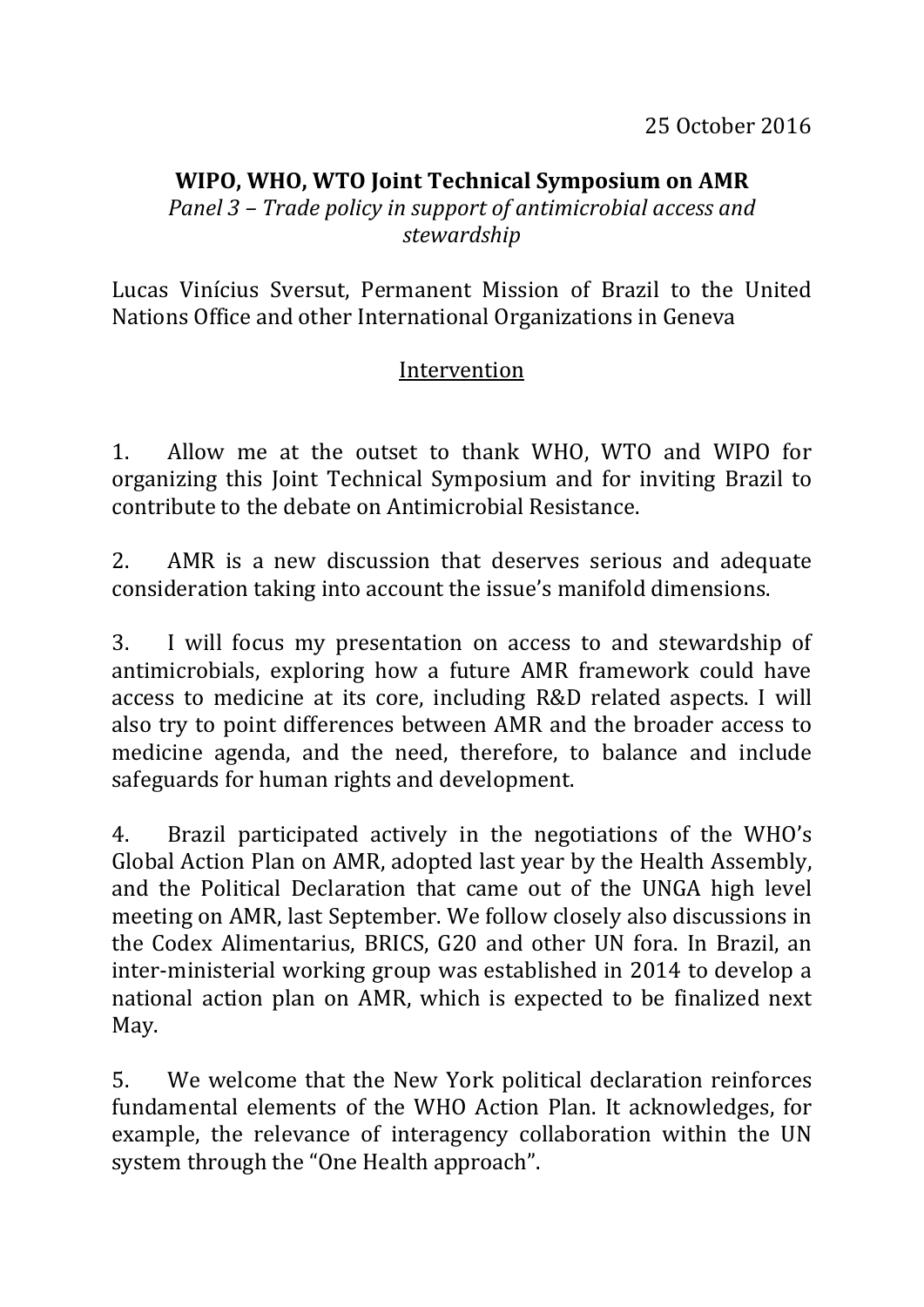6. As a tentative concept, however, "One Health approach" should not lead to a "one size fits all" framing of solutions. Rather, WHO, FAO and OIE should continue to work within their respective mandates and frameworks of commitments. Similarly, the human, animal and phytosanitary dimensions need to be mapped and framed in accordance with their specificities.

7. We believe discussions on options for a global stewardship and development framework for AMR should neither duplicate nor extrapolate the WHO Global Action Plan.

8. Moreover, any options "in support of access to and stewardship of antimicrobials" should balance monitoring, control and conservation, on the one hand, and access and affordability where antibiotics are needed, on the other hand.

9. From a development perspective, it would seem far too drastic to start off advocating for stringent measures of control, such as limiting consumer access to antimicrobials, curtailing wholesales of antimicrobials or withholding life saving antibiotics for human use under a concept of conservation.

10. Avoiding unnecessarily restrictive policies is particularly important for developing countries, where the lack of access to antimicrobial medicines kills more than the resistance itself. And we must bear in mind that undue restrictions on prescription and use of antibiotics, or imposing a ban on sales, would result in greater barriers to access and could, in practice, undermine flexibilities provided for public health objectives in international agreements.

11. It would go against the Doha Declaration on TRIPS and Public Health and the 2030 Agenda for Sustainable Development, violating the human right to health and jeopardizing food security and nutrition, with significant negative social consequences for many.

12. Less drastic but effective initiatives, as a mandatory retention of antibiotic prescriptions for human use, could be considered to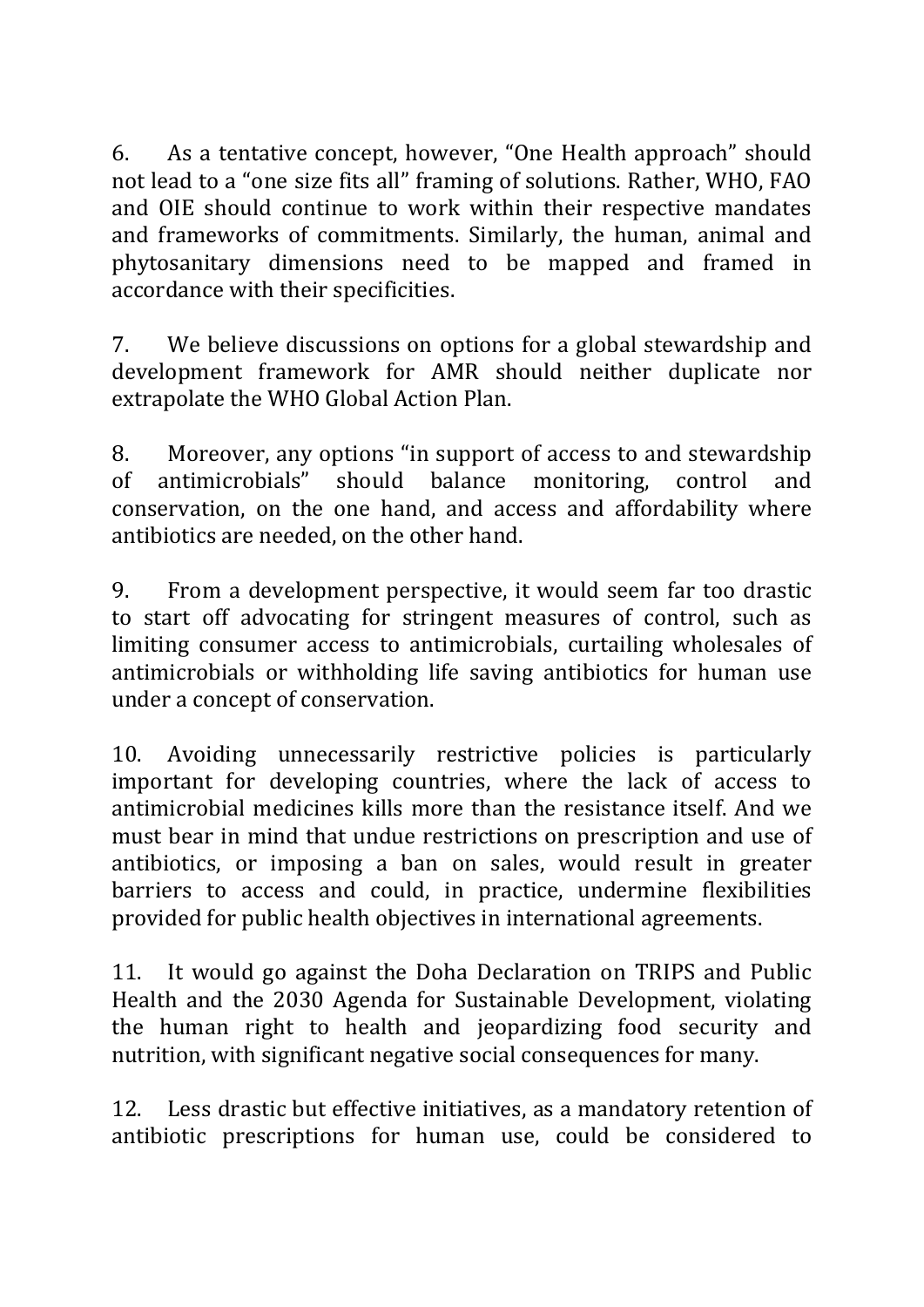monitor rational use. Brazil made this practice of the public sector mandatory also for private pharmacies from 2011 onwards.

13. The core objective must be to ensure access to existing and new antimicrobials for all, alongside with food security and nutrition, access to water and sanitation, and improving the R&D landscape.

14. Further work on the definition of "appropriate use" would be needed, if this term is to become the standard for decisions on prescription and use of antibiotics, because what is "appropriate" will vary enormously according to the degree of disease burden, diagnostics capacity, overall strength of national health systems, social groups and levels of development.

15. Improved training of physicians and a health workforce commensurate with the challenges faced are also paramount.

16. As recognized by the political declaration and the WHO GAP, AMR needs to be contextualized according to the sector and be grounded on scientific evidence and risk analysis.

17. I must emphasize that scientific evidence and risk analysis are crucial to addressing the human-animal interface, particularly in order to avoid manipulation of the AMR agenda as a smokescreen for protectionism and unfair trade.

18. We should be scientific and objective, avoiding also the temptation of overstating AMR as a threat in security terms, and instead focus on raising awareness of it as a public health challenge of international concern.

19. The UN is well suited, as a major first step, to run awareness campaigns to improve public understanding of the need for more rational use of antimicrobials. At the same time, we should agree to focus on preventing infections to reduce the need for antibiotics in the first place, paying particular attention not to sound the alarm so high, that it might jeopardize international travel, trade and migration.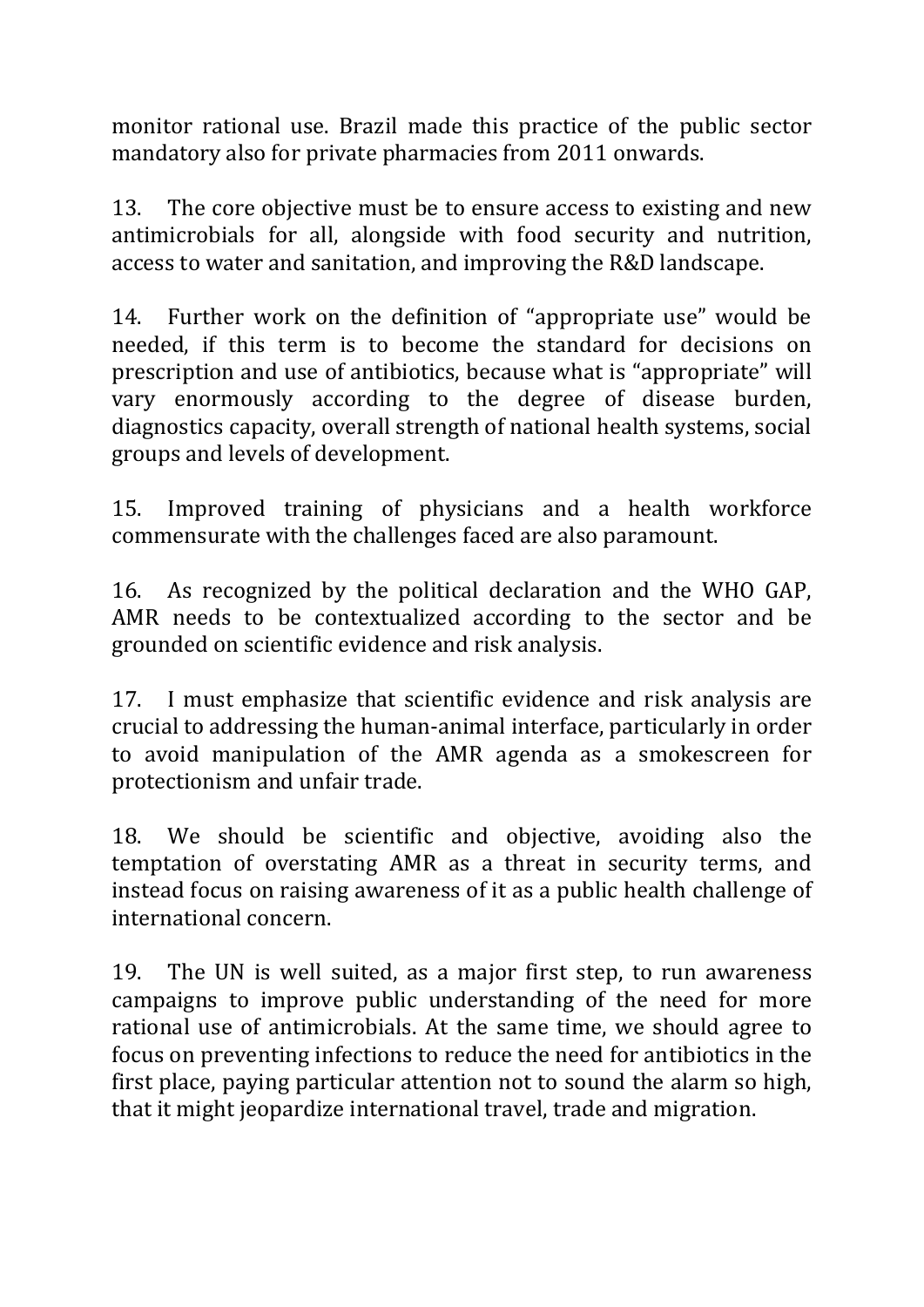20. Research and Development and scientific investigation in a broad sense must take center stage of a AMR global stewardship framework, since at the origin of the debate is the lack of dynamic innovation for more effective medicines.

21. This issue is not exclusive to AMR, and solutions for stepping up R&D on antimicrobials should encompass other life threatening and underserved illnesses especially affecting developing countries - in particular neglected tropical diseases. Solutions should be based on needs assessment and priority setting by relevant multilateral mechanisms, notably the WHO.

22. We feel there is a lack of analysis of the shortcomings of the IP System to induce innovation on antimicrobials based on needs, rather than market reward.

23. Additionally, a credible AMR global stewardship framework would require giving the public sector agenda a greater role in this respect, particularly in countries that have high levels of public health R&D investment.

24. Even if we take into account the AMR review estimate of 10 million annual deaths due to AMR in 2050, we must recognize that the public health burden can be also high for other existing diseases that have not gotten the same level of international attention as AMR.

25. According to WHO fact sheets, approximately 3,2 billion people – nearly half of world's population – are at risk of malaria and, in 2015 alone, 214 million cases were registered resulting in 438 thousand deaths. If you add up the number of deaths by malaria until 2050, you would reach a total of 15 million; if you take Hepatitis C and its estimated annual number of deaths of 700 thousand, this is the same as the current number of deaths due to AMR; if you consider diarrhoeal disease and its approximately 1,7 billion cases every year, resulting in 1,4 million deaths, this is twice the current burden of AMR and mostly preventable.

26. This is not to downplay the concern on AMR, but rather to highlight that the AMR momentum should be used to tackle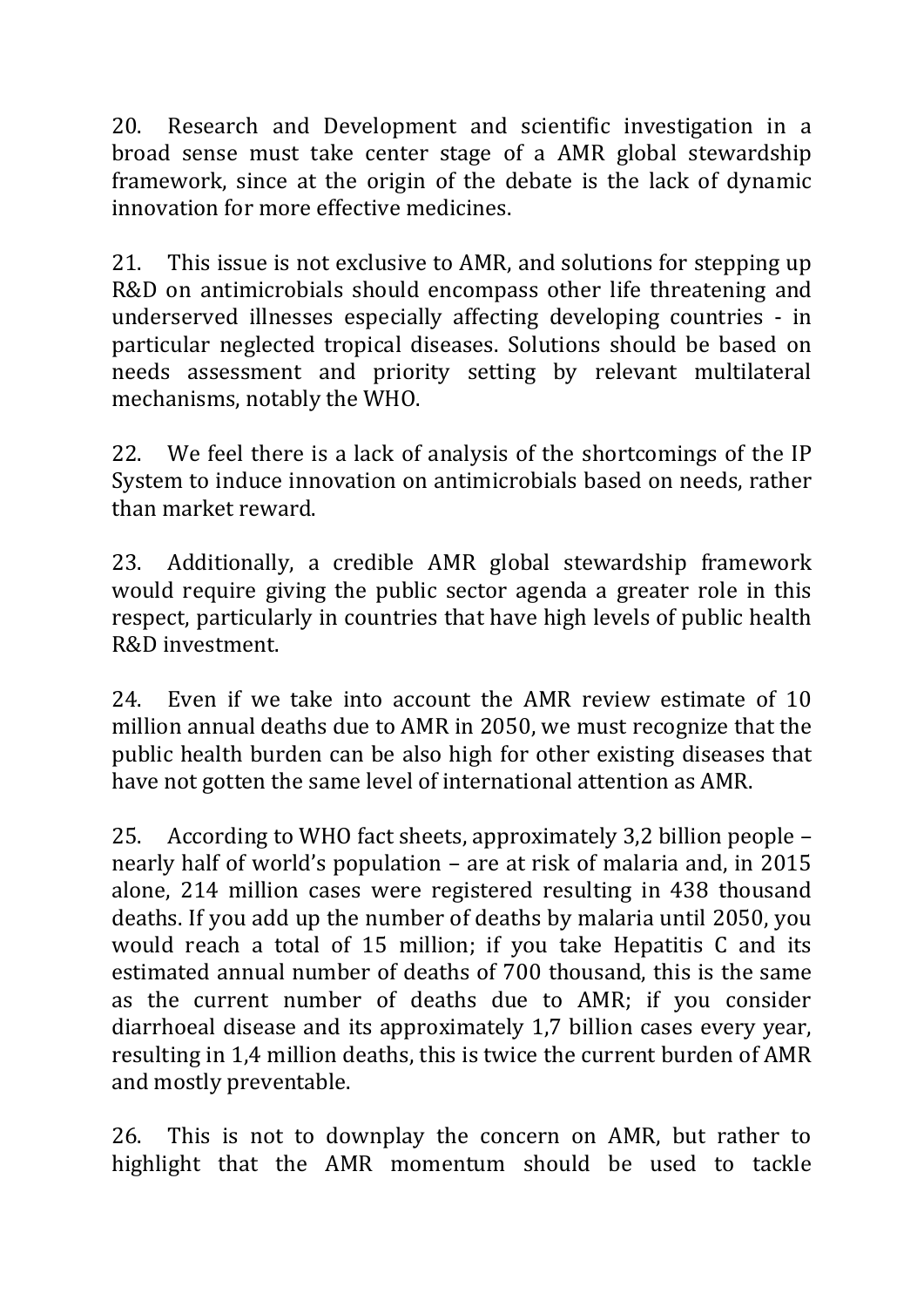systemically the problem of access to medicines: for all humans; for all illnesses disproportionately affecting the population; and to revisit the innovation system where it is clearly failing to deliver.

27. From a public health perspective, generics should continue to be recognized as part of the solution, not the problem. TRIPS flexibilities should be reaffirmed as a legitimate resource tool to encourage early entry into market of new relevant medicines, as well as generics, upon patent expiry and exhaustion of rights, under conditions of affordability and access.

28. Much has been discussed about de-linking the cost of R&D and the price and volume of sales for antimicrobials, but a first step would be to better understand what kind of linkages exist between the two, if any, and how they operate.

29. Since so much of the argument for IP monopolies and corporate pricing policies are based on allegations of R&D cost recovery, and so very little is disclosed in terms of actual company expenditures, and public subsidies that feed into the process, we should take on the challenge of a serious informed discussion on this critical issue.

30. R&D costs urgently need a common, workable definition, and the UN is the appropriate body to carry out this task.

31. It would seem logical that in the determination of cost for R&D associated with a particular medicine, or vaccine, we should avoid adding up disbursements disconnected from the production chain, such as: the cost of unrelated unsuccessful streams of R&D within a particular corporation; the cost of advertisement; dividends to shareholders; the cost of unsuccessful financial market portfolio operations; unreasonable profit margins for unreasonable wages and bonuses at the expense of availability and affordability of medicine where most needed.

32. Similarly, we should consider subtracting from R&D cost calculations direct and indirect subsidies received, as well as taxbreaks and other such possible subsidy equivalents, because these are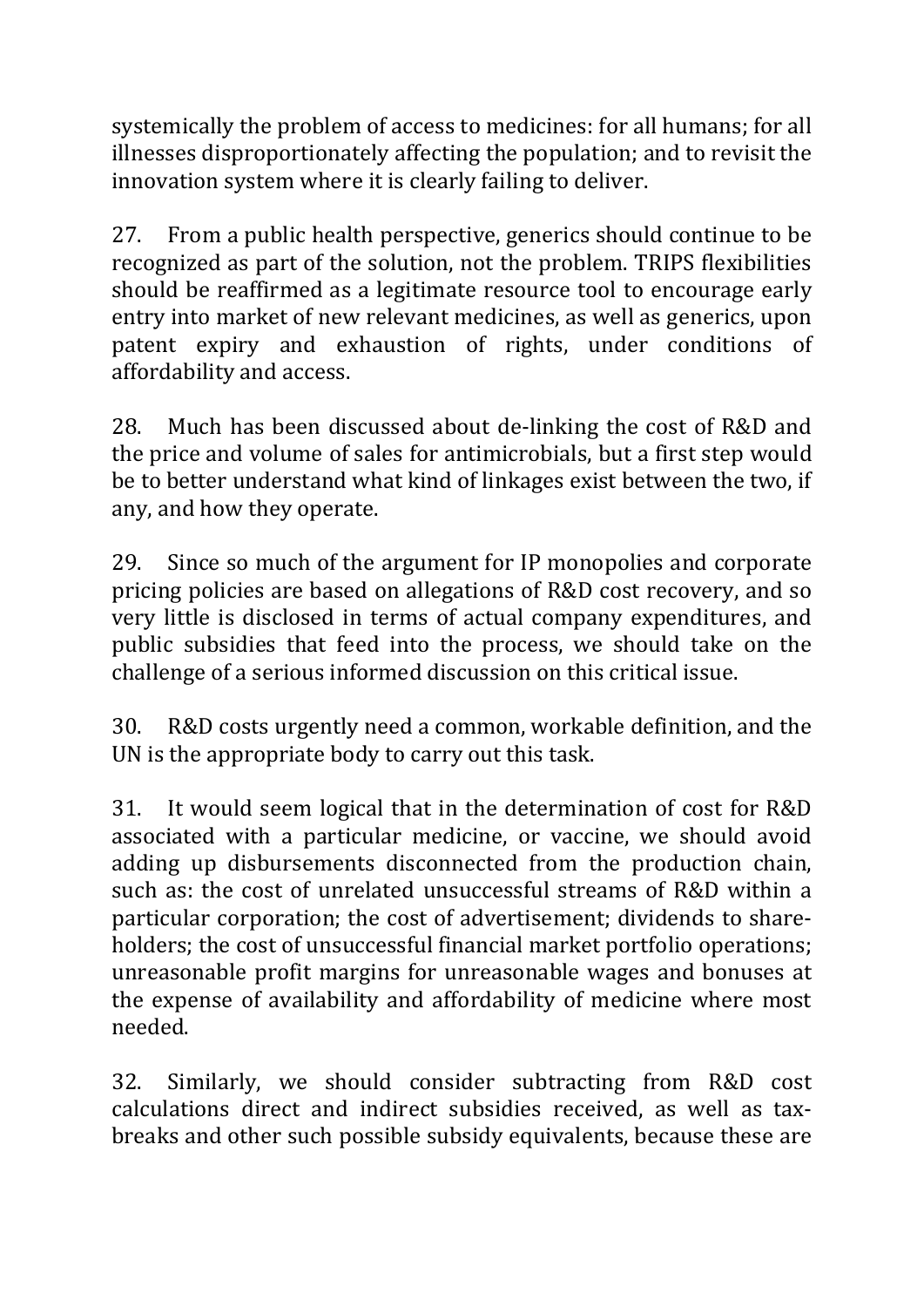expenditures that have been borne out by the general public, not the brand corporation.

33. A balanced global stewardship for AMR should favor all in need, and we see with concern that some existing voluntary patent pooling mechanisms have been limited in scale by the commercial interests and market strategies of participating rights-holders. More often than not, they will restrict voluntary licensing of their products by excluding large middle-income countries, where the world's poor and needy live in largest number.

34. To conclude, AMR is an all-encompassing agenda, which will demand a UN system-wide response, but one that is separate from the traditional access to medicine agenda, and will require its own framework for discussion, balancing of rights and obligations, and norm-setting.

35. Any solution will need to take into consideration the different capacities of States to tackle AMR and the need for evidence-based R&D, capacity building, technology transfer, technical assistance and cooperation.

36. The access to medicine and equity challenge which we have been discussing over 20 years, since the early days of the HIV response, must continue to be examined in its own broad terms, with a view to an appropriate response at the coordinated multilateral level, involving WHO, WIPO, WTO, Human Rights Council and other relevant institutions of the UN family.

37. It could be complemented with, but should not be replaced by an AMR global stewardship discussion that could risk overriding the hard-earned balances embedded in the Doha Declaration on TRIPS and Public Health, and other such provisions and declarations that make up the acquis of the access to health movement.

38. AMR is a new discussion, with little multilateral precedent to draw from. It potentially involves restricting access to antimicrobials under the guise of "conservation"; and rewarding innovation through